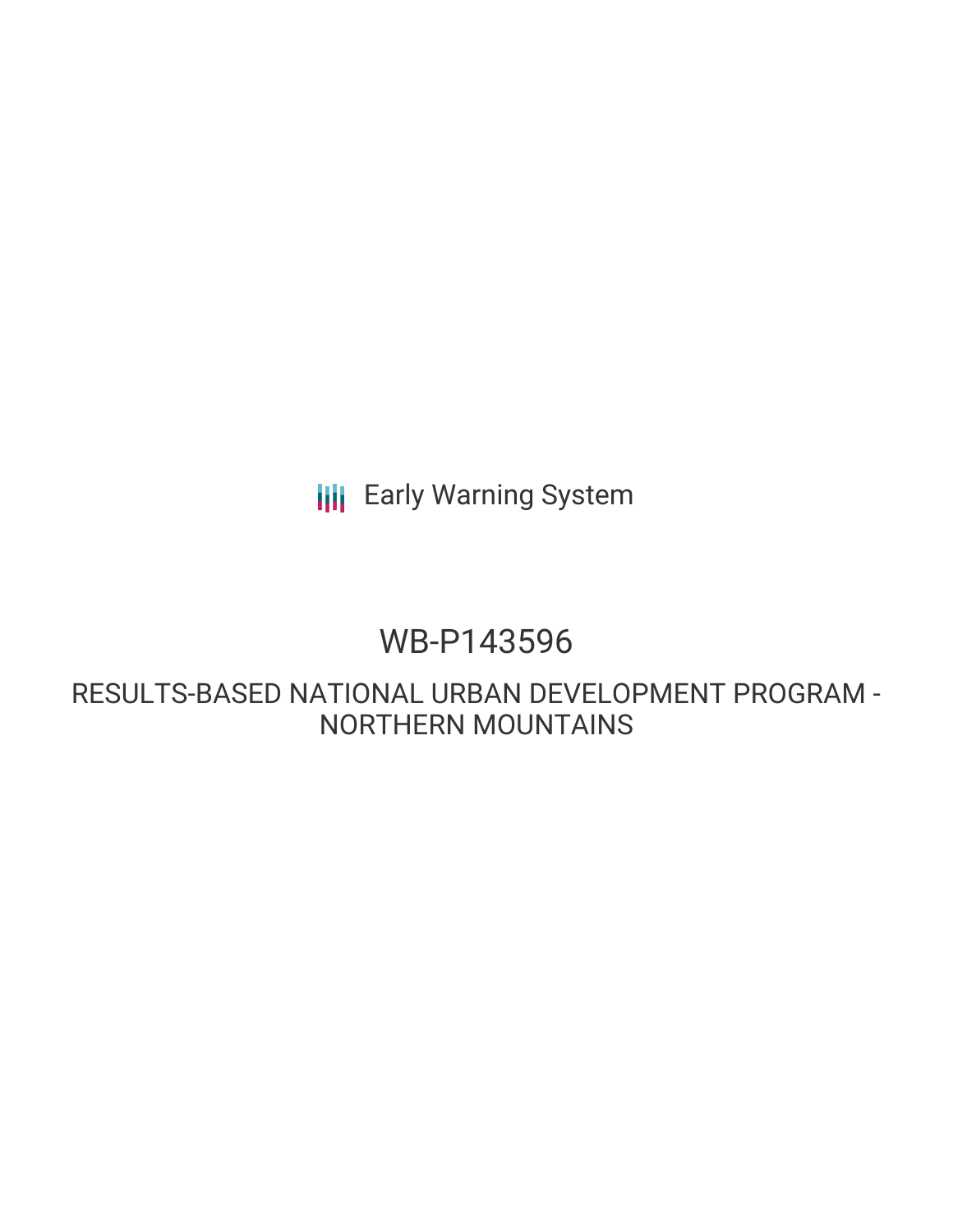

## Early Warning System RESULTS-BASED NATIONAL URBAN DEVELOPMENT PROGRAM - NORTHERN MOUNTAINS

#### **Quick Facts**

Ш

| <b>Countries</b>                | Vietnam                                                                                                             |
|---------------------------------|---------------------------------------------------------------------------------------------------------------------|
| <b>Specific Location</b>        | Dien Bien Phu, Bac Kan, Cao Bang, Thai Nguyen, Hoa Binh, Tuyen Quang, and Yen Bai                                   |
| <b>Financial Institutions</b>   | World Bank (WB)                                                                                                     |
| <b>Status</b>                   | Active                                                                                                              |
| <b>Bank Risk Rating</b>         | B                                                                                                                   |
| <b>Voting Date</b>              | 2014-06-15                                                                                                          |
| <b>Borrower</b>                 | Socialist Republic of Vietnam                                                                                       |
| <b>Sectors</b>                  | Infrastructure, Law and Government, Water and Sanitation                                                            |
| <b>Potential Rights Impacts</b> | Healthy Environment, Housing & Property, Indigenous Peoples, Labor & Livelihood, Marginalized Groups, Right to Food |
| <b>Investment Type(s)</b>       | Loan                                                                                                                |
| <b>Investment Amount (USD)</b>  | \$250.00 million                                                                                                    |
| <b>Project Cost (USD)</b>       | \$270.00 million                                                                                                    |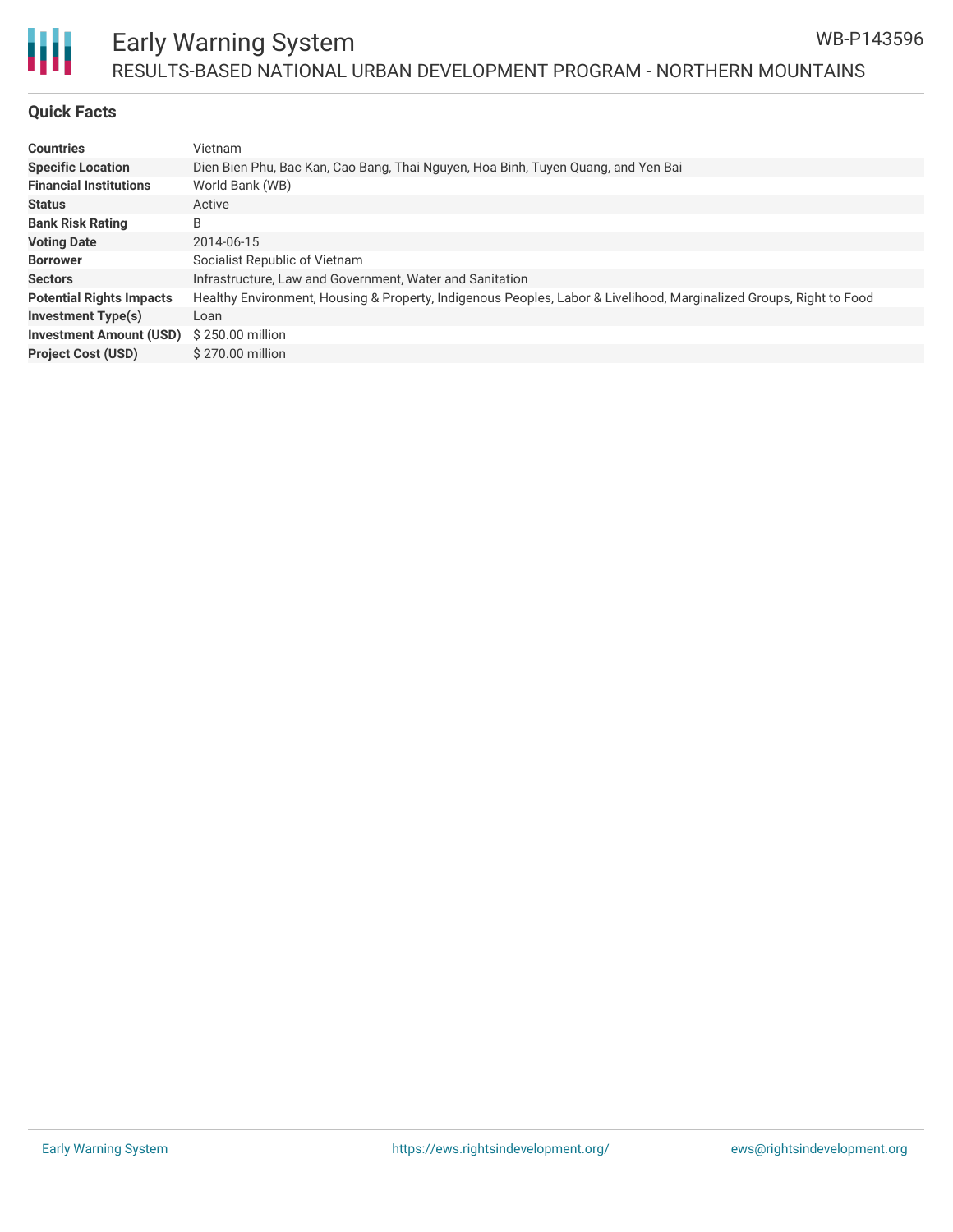## **Project Description**

The objective of the program is to "enable participating Northern Mountains cities to effectively plan, deliver and sustain priority infrastructure services through strengthened systems and capacity, with the support of the Ministry of Construction." The project focuses on seven Northern Mountain cities: Dien Bien Phu, Bac Kan, Cao Bang, Thai Nguyen, Hoa Binh, Tuyen Quang, and Yen Bai. The implementation period is anticipated to be six years starting from 2015 to 2020. According to Bank documents, this project will entail land acquisition and engagement with ethnic minority groups.

The project has four elements:

- 1. Delivery of infrastructure services in participating cities. The Government will provide results-based financing for infrastructure services to participating cities on annual basis.
- 2. National Policy Development and Implementation. This will support the Government to develop and Integrated National Urban Development Policy and strategy for using the results-based approach nationally.
- 3. Technical assistance to cities. This will support national ministries and provinces to provide capacity and technical support to participating cities.
- 4. Results Verification and Program Oversight. This will strengthen the capacity of the State Audit of Vietnam to conduct annual verification of results and program financial audits of participating cities.

Preliminary sub-projects proposed by participating cities include: rehabilitation and upgrading of roads, construction of bridges, resettlement areas, and social infrastructure.

Resources needed: Land acquisition. An estimated 403 households will be relocated under the sub-projects. At the time of writing, the locations and number of affected persons affected by sub-projects has not been disclosed.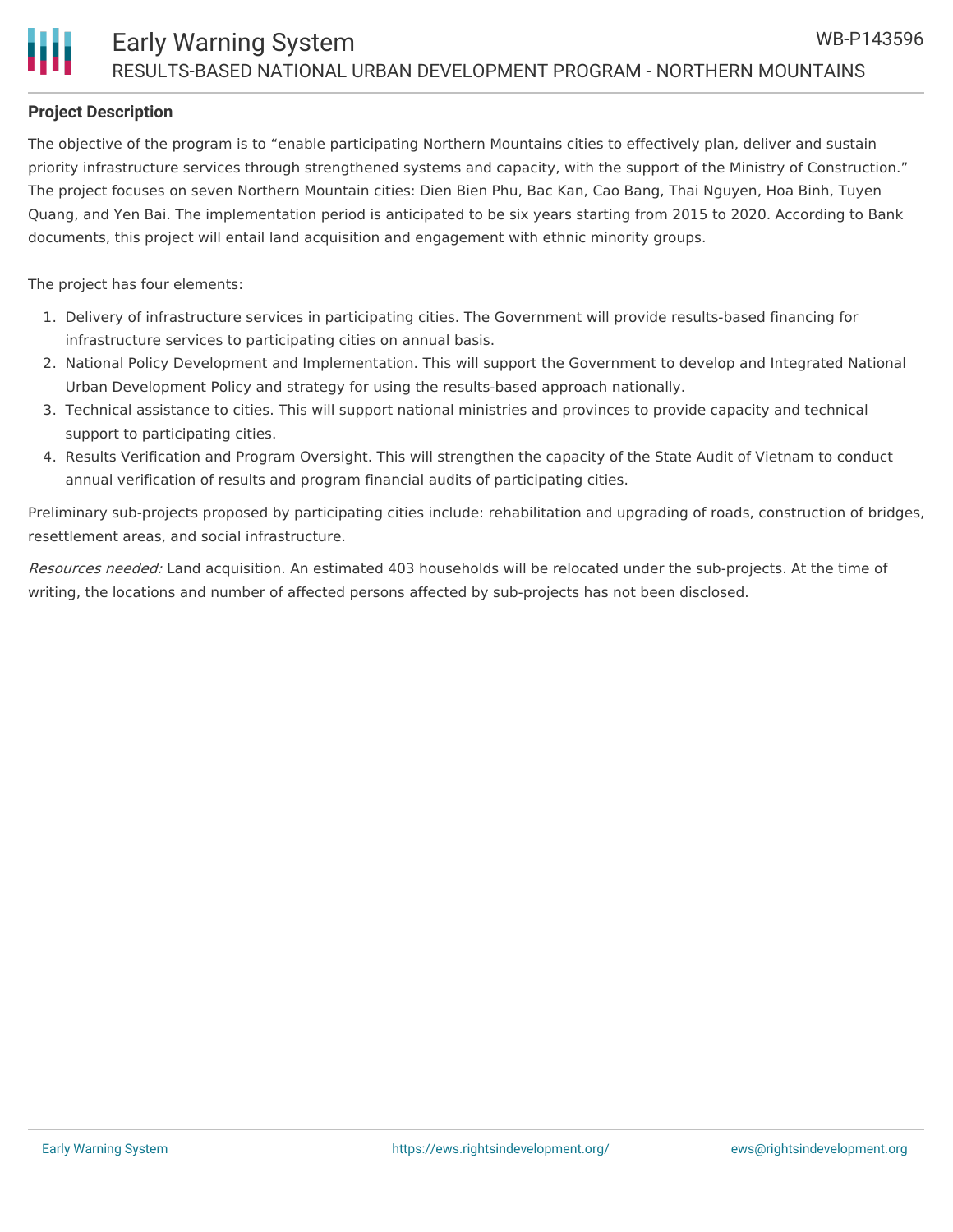#### **Early Warning System Project Analysis**

#### **Risk Assessment: Category B.**

The World Bank classifies proposed projects based on the type, location, sensitivity, and scale of the project and the nature and severity of its potential environmental impacts. Category B is assigned to a project if it has "potential adverse environmental impacts on human populations or environmentally important areas - including wetlands, forests, grasslands, and other natural habitats."

#### **APPLICABLE SOCIAL & ENVIRONMENTAL STANDARDS**

Based on project documents, the following World Bank policies apply:

#### **OP/BP 9.00**

Because this project is funded under the Program For Results lending instrument, the World Bank Environmental and Social Safeguards do not apply. Instead, OP/BP 9.00 applies to this project. Under OP 9.00, the Bank conducts an Environmental and Social Systems Assessment (ESSA) of the project and sub-projects. The ESSA documents the environmental and social management procedures, standards and institutional responsibilities that will apply. It also evaluates the institutional capacity to manage the environmental and social impacts and assesses to what extent the systems the country has in place for managing environmental and social impacts are consistent with the principles in OP/BP 9.00.

Based on the ESSA, the Bank has concluded that the environmental risks are Substantial and the social risks are Substantial. The Bank notes that the primary environmental risks stem from potential impacts and risks during the construction and operational phases of the program. The primary social risks stem from land acquisition, the compensation required for some sub-projects, and engagement with Ethnic Minorities. Additionally, Bank documents recognize: the need to ensure an appropriate and inclusive approach to working with local communities, including Ethnic Minorities whose participation in decision making processes is currently weak due to a lack of both operational procedures for adequate implementation of the legal framework for Ethnic Minorities and guidance on the participation of Ethnic Minorities in the project cycle. The ESSA states that the Ethnic Minorities don't meet the Bank's definition of Indigenous Peoples/Ethnic Minority people, though they are recognized as Ethnic Minorities in Vietnam.

Bank documents also flag issues with capacity of the Borrower/Socialist Republic of Vietnam: Significant capacity building is proposed to ensure that the relevant agencies and stakeholders can participate effectively. The Bank ESSA states that at the Program level, there are potential risks related to inadequate environmental supervision stemming from insufficient human and financial resources in the cities, as well as poor environmental management by contractors.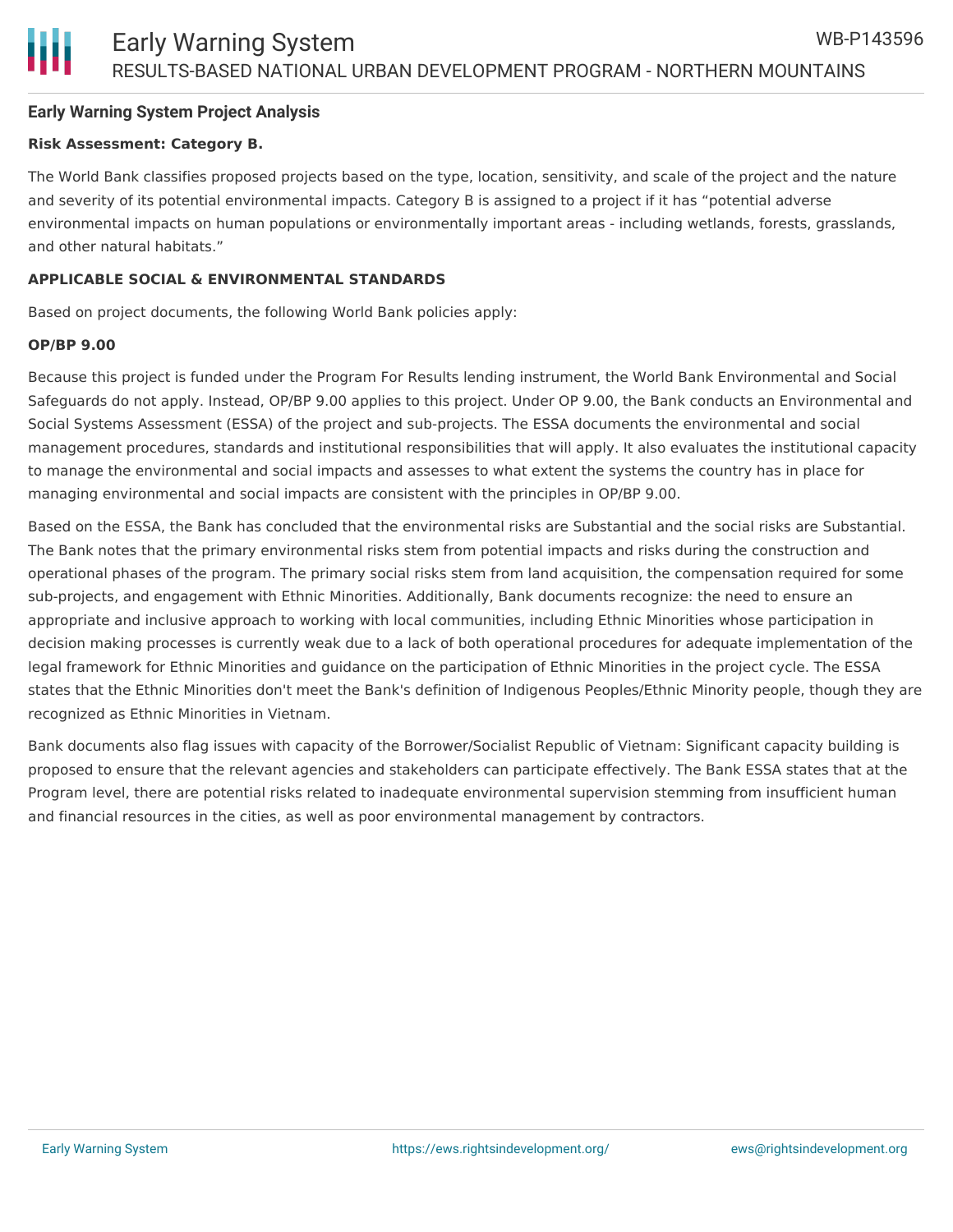## Early Warning System RESULTS-BASED NATIONAL URBAN DEVELOPMENT PROGRAM - NORTHERN MOUNTAINS

#### **People Affected By This Project**

#### **OUR RISK ASSESSMENT**

Based on the project documents, this project poses potential risks to the following human rights:

#### **Right to Property & Adequate Housing**

Approximately 403 households will be relocated. According to the Bank, [m]any sub-projects will require land acquisition with different impact levels. Also, [w]hile individual sub-projects in the Program will only have small or moderate land acquisition impacts typically not more than 20 households to be relocated per sub-project there are significant differences between national practice on land compensation rates and World Bank policy expectations which, if not addressed, could lead to adverse consequences for impacted parties. Tt the time of writing, Bank documents do not indicate the specific locations or number of affected persons impacted by sub-projects.

According to the Bank, the main risks associated with land acquisition and resettlement are the land valuation rate used for compensation is often below the replacement costs or market value; and services to resettlement sites and other aspects of livelihood restoration are not consistently provided. Implementation of Vietnam's national legal framework for resettlement and compensation varies by regulations and jurisdictions. Of note, there are no specific regulations relating to Ethnic Minorities in the context of land acquisition. This is discussed below.

Finally, the Bank states: For upgrading small roads in villages or communes, people can voluntarily donate affected small pieces of land and assets without compensation. This practice exists in all cities.

#### **Right of Marginalized and Discriminated Against Groups**

According to the ESSA, the sub-projects will be implemented in areas with a high percentage of Ethnic Minorities. One of the primary risks identified by the Bank is the need to ensure an appropriate and inclusive approach to working with local communities, including Ethnic Minorities whose participation in decision making processes is currently weak due to a lack of both operational procedures for adequate implementation of the legal framework for Ethnic Minorities and guidance on the participation of Ethnic Minorities in the project cycle. Further, [t]he potential impacts on Ethnic Minorities may be compounded by land acquisition and compensation issues. There are no specific regulations relating to Ethnic Minorities in the context of land acquisition.

Bank documents state that [t]here is a risk that Ethnic Minorities may, at least temporarily, lose traditional livelihood opportunities through resettlement. This is particularly relevant for those Ethnic Minorities who depend on agricultural and forestry land for their survival with limited education or commercial skills that would prevent them from engaging in alternative livelihood opportunities. Finally, Bank documents state that ethnic groups may also be affected culturally by physical construction activities or mobilization of workers from other parts of the country to the sites. It is imperative that these groups are included in informed decision-making in all phases of the development process in order ensure that their interests are represented.

Careful attention must be paid to these matters. According to Minority Rights Group International, the current development policies [in Vietnam] tend to result in minorities and indigenous peoples losing access to traditional land and resources . . . Land and development policies in particular, accompanied by what could be described as expropriation of traditional land and resources, are completely inadequate as they take the latter away from minorities and indigenous peoples and reallocate them to mainly ethnic Kinh - with the assistance of international lending and development organizations.

#### **Rights of Indigenous Peoples**

As noted above, the Bank has concluded that the Ethnic Minorities don't meet the Bank's definition of Indigenous Peoples/Ethnic Minority people, though they are recognized as Ethnic Minorities in Vietnam. Within the context of land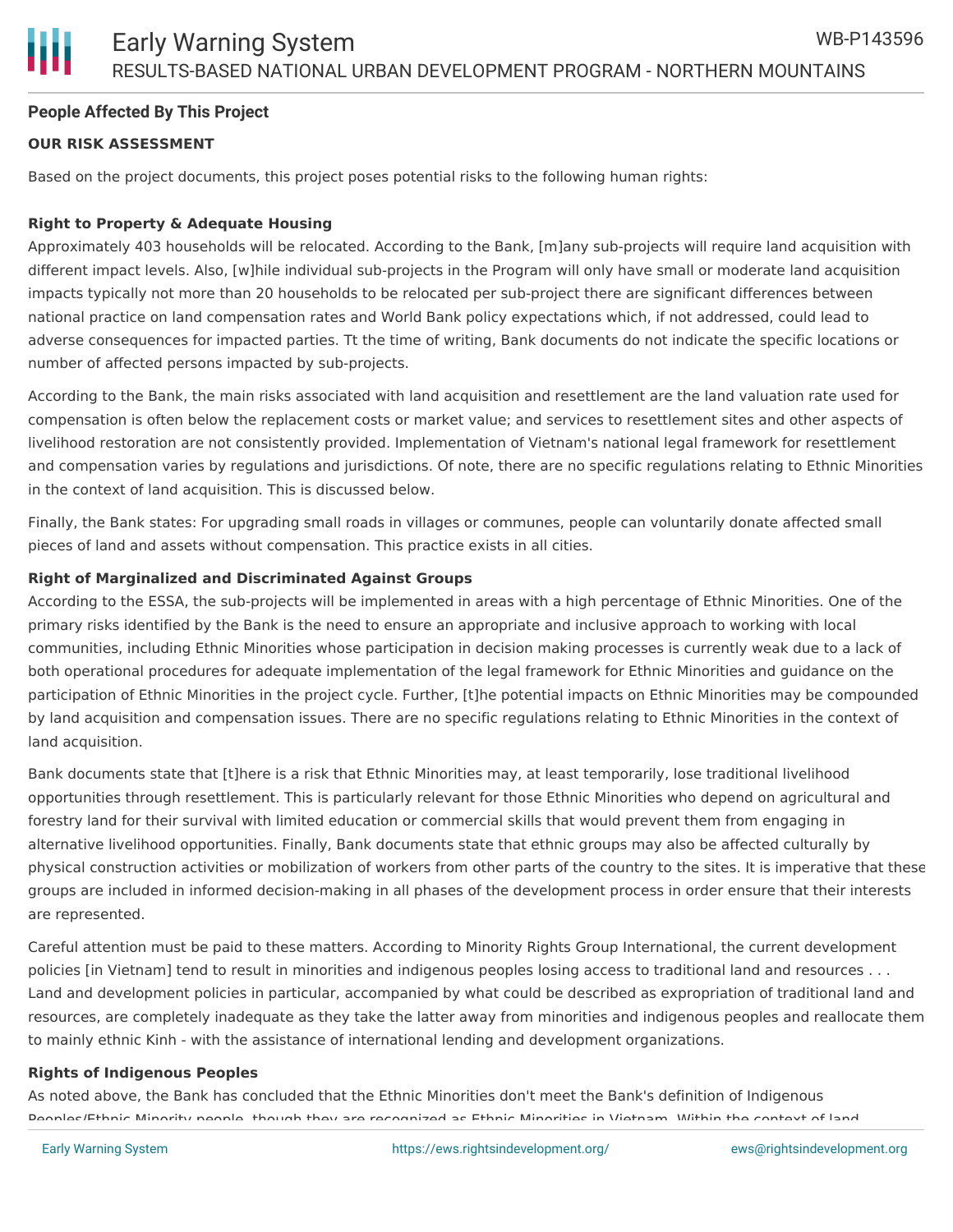## Early Warning System RESULTS-BASED NATIONAL URBAN DEVELOPMENT PROGRAM - NORTHERN MOUNTAINS

### **Investment Description**

World Bank (WB)

Bank financing: World Bank Borrower: Socialist Republic of Vietnam Amount of bank loan or investment: 250 USD Million Total project cost: 270.00 USD Million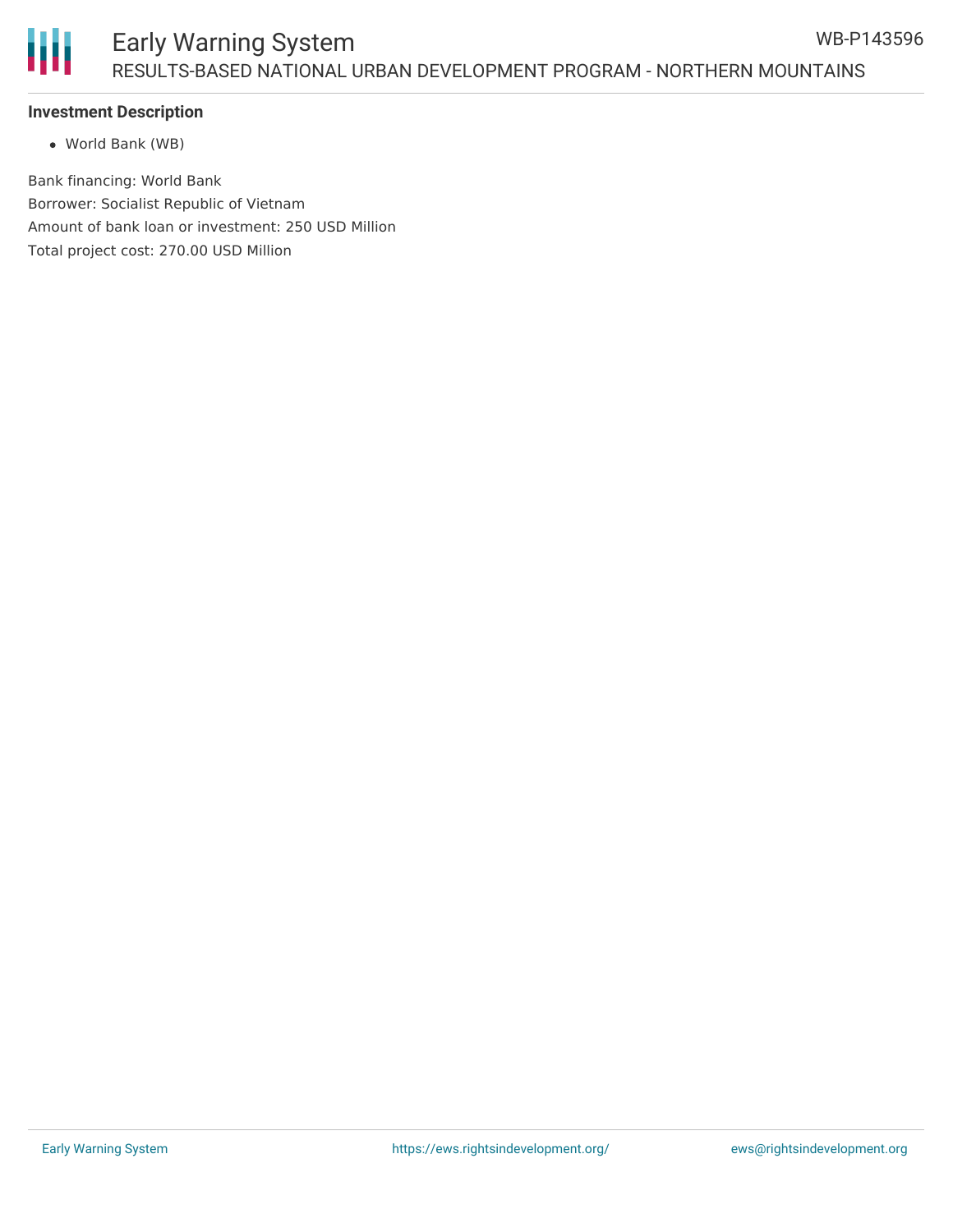

#### **Contact Information**

Implementing Agencies Contact: Tran Quoc Thai Title: Deputy Director General, Urban Development Agency, Ministry of Construction Tel: (84) 983025527 Email: tranquocthai.moc@gmail.com

#### **CONSULTATIONS**

The World Bank recommends that consultation and participation to be implemented, and that it be inclusive of ethnic minorities. Bank documents state that "in depth consultations with key stakeholders such as community groups in the cities participating in the Program was carried out by team to assess the adequacy of current arrangements in meeting the core principles and attributes defined in the Program-for-Results Guidance Note on Environmental and Social Assessment." According to World Bank documents, the purpose of the consultation is to: brief participants on the [Environmental and Social Systems Assessment] approach under the PforR operation; "solicit feedback on the key findings and recommendations of the ESSA; and identify possible recommendation for the action plan."

With respect to Ethnic Minorities, Bank documents recognize that there is a need to strengthen the implementation of the framework to ensure meaningful participation and consultation with local people, including Ethnic Minorities. Specifically, "there is a concern relating to the non-physical environment of the Program cities, especially for cultural and traditional aspects of Ethnic Minorities. Meaningful consultation with Ethnic Minorities at every step of the Program implementation, including city planning, sub-project design and implementation, compensation, resettlement and rehabilitation measures for land acquisition would help to meet the specific demands of Ethnic Minorities to maintain their culture and lifestyle."

#### **PROJECT-LEVEL GRIEVANCE MECHANISM**

Bank documents propose strengthening grievance redress mechanisms at the provincial and city levels as one measure to mitigate social risks. However, specific details are not provided.

#### **ACCOUNTABILITY MECHANISM OF WORLD BANK**

The World Bank Inspection Panel is the independent complaint mechanism and fact-finding body for people who believe they are likely to be, or have been, adversely affected by a World Bank-financed project. If you submit a complaint to the Inspection Panel, they may investigate to assess whether the World Bank is following its own policies and procedures for preventing harm to people or the environment. You can contact the Inspection Panel or submit a complaint by emailing ipanel@worldbank.org. You can learn more about the Inspection Panel and how to file a complaint at: http://ewebapps.worldbank.org/apps/ip/Pages/Home.aspx.